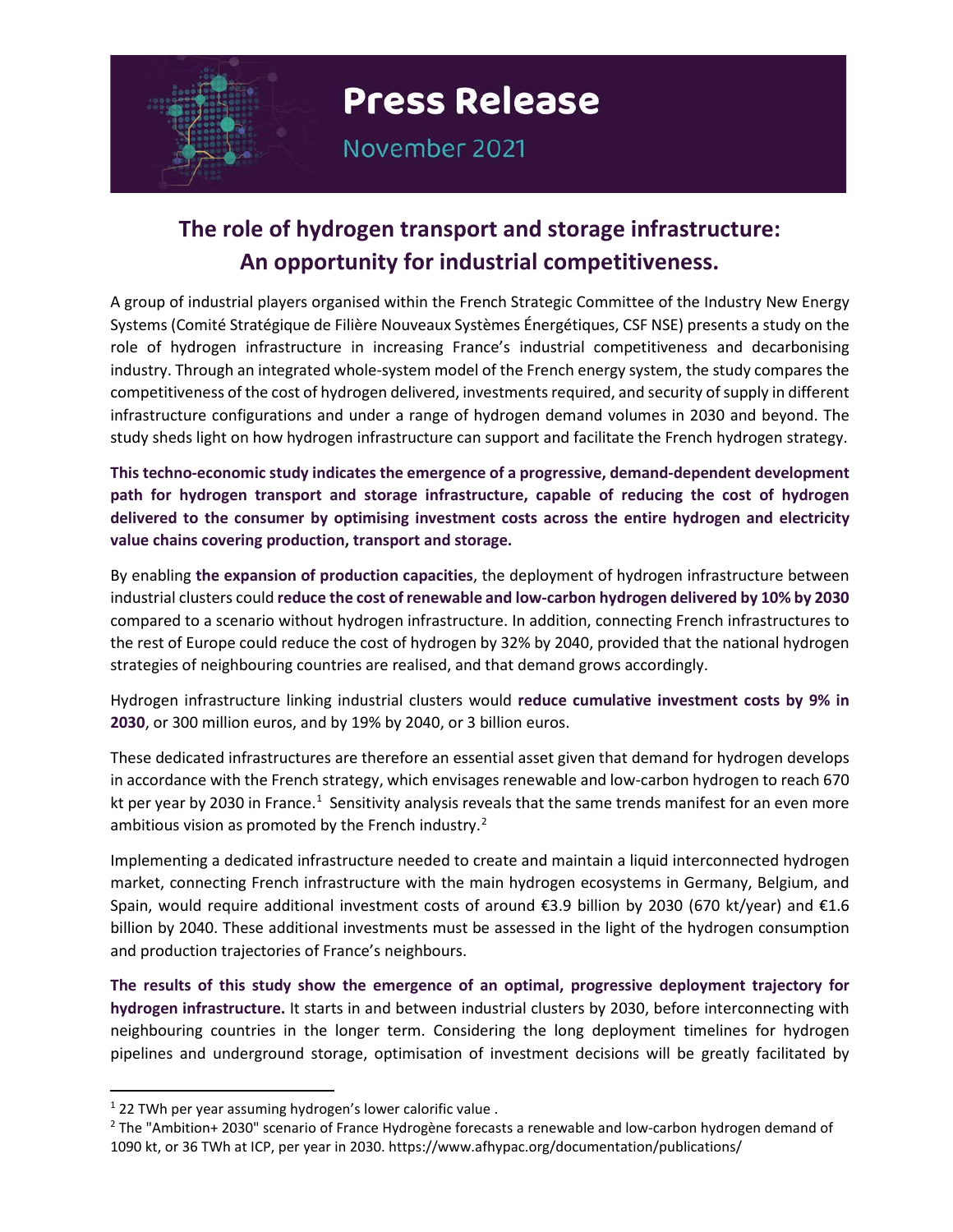developing—starting today—a shared vision of the future infrastructure and the associated planning to get there, based on the model of 10-year network development planning currently in place for electricity and gas.

#### **Hydrogen infrastructure improves the competitiveness of French industry**

By providing access to competitive hydrogen and by improving security of supply, hydrogen infrastructure can improve the competitiveness and attractiveness of French territories for industry. In addition, by pooling supply sources and enabling utilisation of large-scale underground storage facilities, it can enhance overall energy system resiliency and help to assert national energy sovereignty. Dedicated hydrogen storage facilities can play a dual role by providing both short-term flexibility for firming renewable energy generation profiles and strategic reserves to absorb extended periods of low renewable production.

By facilitating the rapid expansion of electrolysis-based hydrogen production projects, hydrogen infrastructure can also contribute to the development of a **competitive French electrolysis sector** as desired by the French hydrogen strategy and as reaffirmed by President Macron in the framework of the France 2030 plan.

#### **Further work to maximise benefits**

Following these initial results, the CSF NSE plans to deepen the analysis by involving industrial consumers identified around the French clusters as well as the electricity transmission system operator. This could enable integration of the subject of energy infrastructures within the implementation of the national hydrogen strategy, and even into the revision of the Multiannual Energy Programme ("Programmation Pluriannuelle de l'Énergie") and the National Low Carbon Strategy ("Stratégie Nationale Bas-Carbone").

*"The project we are developing at the Dunkirk site aims to implement a Direct Reduced Iron (DRI) steel production process using hydrogen, with a capacity of 2 million tons, and emitting three times less CO<sub>2</sub> than a blast furnace. Considerable quantities of hydrogen will be needed, several hundred kt/year in the long term, which will have to be supplied to us in a secure and stable way, at a competitive cost. This is why the development of national supply infrastructures and international interconnections is absolutely vital to achieve this",* says Eric NIEDZIELA, President of ArcelorMittal France and Vice President Climate Action ArcelorMittal Europe.

Jean-Baptiste CHOIMET, CEO of Elogen, adds: *"The network and storage infrastructures will be a key element in the structuring of the hydrogen industry and will contribute to improving its competitiveness. Elogen's PEM electrolyzers are the result of powerful R&D focused on performance improvement and will actively participate in their development in France and more globally on the European territory.*

The report can be found here: https://systemesenergetiques.org/centre-actualites-ressources/.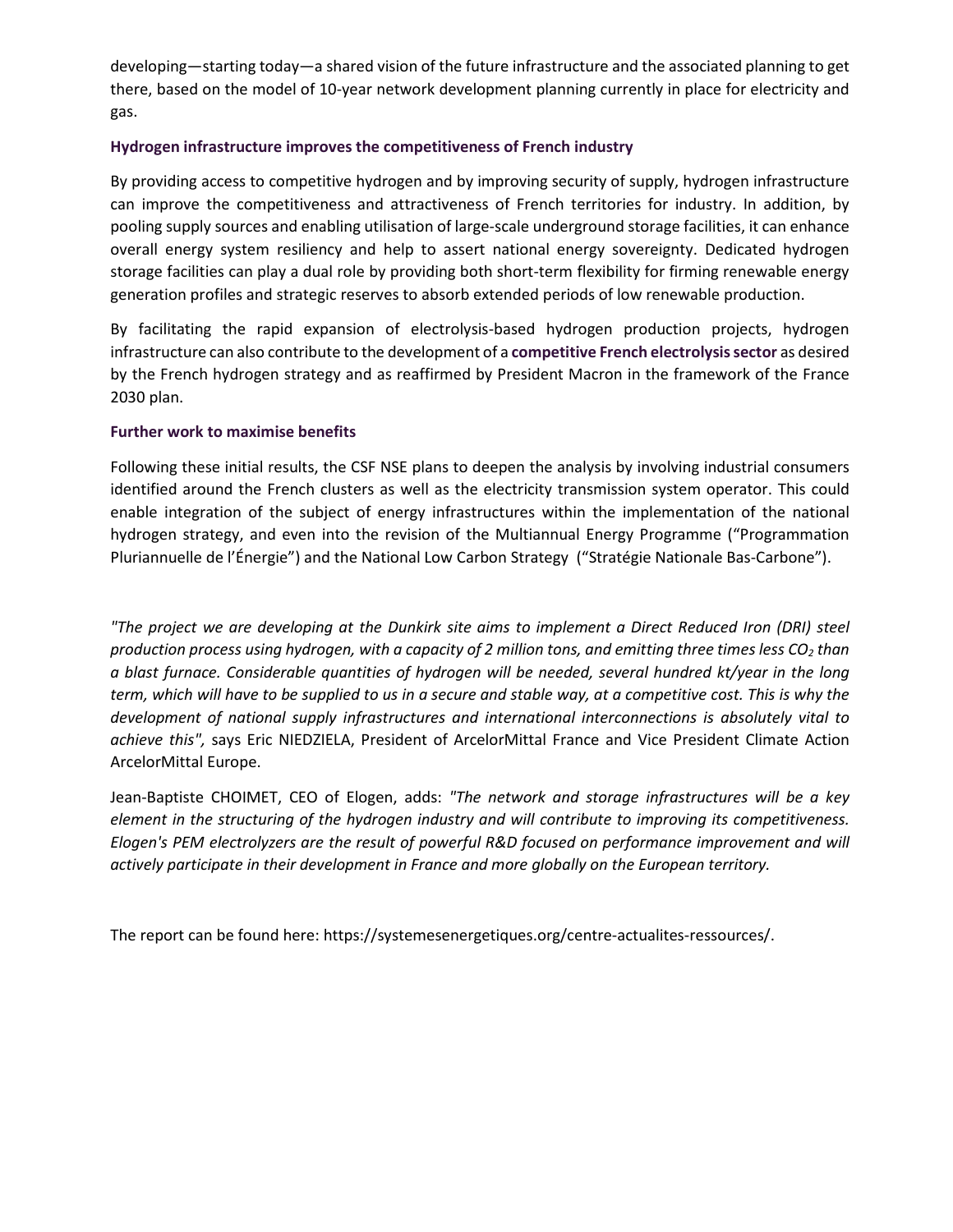**An initiative by:**



**Énergétiques** Comité stratégique de filière

The study is not binding on all CSF members.

# **About the French Strategic Committee of the Industry New Energy Systems (Comité Stratégique de Filière Nouveaux Systèmes Énergétiques, CSF NSE)**

The French Strategic Committee of the Industry New Energy Systems aims to make the energy transition an opportunity to reindustrialise France.

Organised around structural projects that give a greater industrial dimension to the energy transition, it brings together the State, industrial players navigating the energy transition, trade unions, local authorities, and associations around shared priorities for which specific actions are defined and implemented jointly. These projects are set out in the 'industry contract', a common roadmap for all players in the industry over the next two years.

Launched under the impetus of the State and major industrial actors (EDF, ENGIE, TOTALENERGIES, SCHNEIDER ELECTRIC) joined by AIR LIQUIDE, BLUE SOLUTIONS, ENEDIS, GRDF, GRTGAZ, RTE, TEREGA, TECHNIP Energie, it ensures that companies of all sizes, and in particular SMEs, which are key industrial players in the sector, are properly represented.

Press contact : Aurélie PICART - @ : aurelie.picart@systemesenergetiques.org - T : +33 (0)6 82 82 31 00

#### **About GRTgaz**

GRTgaz is Europe's second-largest gas carrier, with 32,500 km of pipes and 640 TWh of gas transported. The company has 3,000 employees and generated nearly €2.3 billion in turnover in 2020. The GRTgaz core [purpose is](https://www.youtube.com/watch?v=LrLJ1PyeviM) : "Together, we enable an energy future that is safe, affordable and climate neutral". GRTgaz is an innovative company undergoing a major transformation to adapt its network to new ecological and digital challenges. It is committed to a 100% carbon-neutral French gas mix by 2050. It supports the hydrogen and renewable gas sectors (biomethane and gas from solid and liquid waste). GRTgaz carries out public service missions to guarantee the safety of gas transmission for its 945 customers (shippers,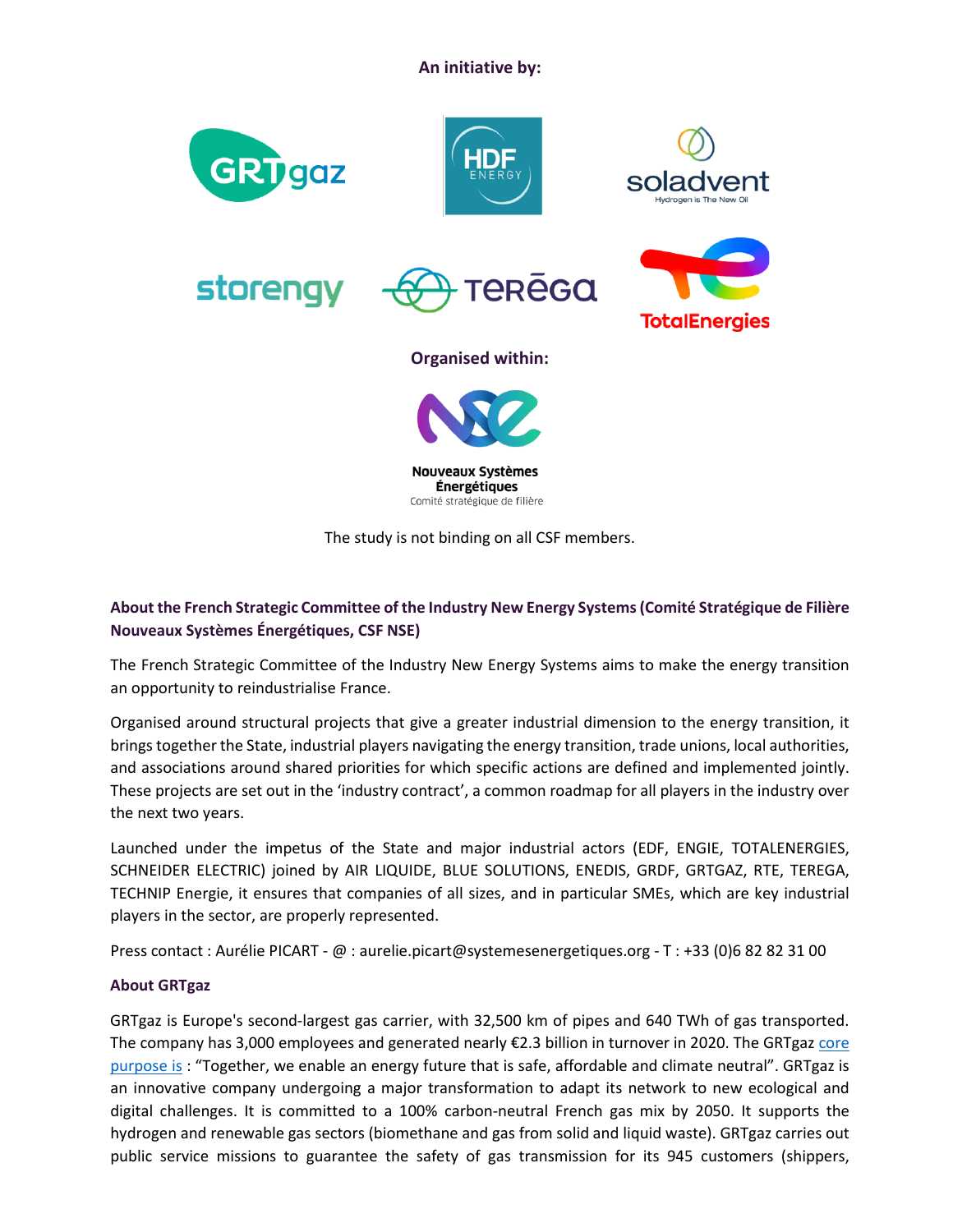distributors, industrial companies, biomethane plants and producers). With its subsidiaries [Elengy,](https://www.elengy.com/fr/) the European leader in LNG terminal services, and [GRTgaz Deutschland,](https://www.grtgaz-deutschland.de/) operator of the MEGAL transmission network in Germany, GRTgaz plays a key role in the European gas infrastructure scene. The company exports its know-how internationally, in particular services developed by its research centre, [RICE.](http://rice./) Find us on<http://www.grtgaz.com/> and [Twitter.](https://twitter.com/GRTgaz?ref_src=twsrc%5Egoogle%7Ctwcamp%5Eserp%7Ctwgr%5Eauthor)

Press contact GRTgaz : Valentine LEDUC - @ : valentine.leduc@grtgaz.com - T : +33 (0)7 64 78 26 47

## **About HDF Energy**

HDF Energy is a global pioneer in hydrogen energy. HDF Energy develops high-capacity Hydrogen-Power plants and is active, through dedicated project companies, in their operation. These plants will provide continuous or on-demand electricity from renewable energy sources (wind or solar), combined with high power fuel cells.

HDF Energy has integrated key fuel-cell know-how and has developed the world's first mass production plant for high-power fuel cells for energy, which will be commissioned in France (Bordeaux Metropole) in 2023. Through this activity, HDF Energy will also serve the maritime and data centre markets.

HDF Energy has positioned itself as a powerful accelerator of the energy transition by offering nonintermittent, grid-friendly and on-demand renewable power.

Contact : contact@hdf-energy.com

## **About Soladvent**

Soladvent is a pioneer in the development of large-scale green hydrogen production projects in Spain, France, and Luxembourg. The company was founded by a team of leading renewable energy entrepreneurs with the aim of supplying green hydrogen to energy, industry, and mobility customers at fossil fuel prices (€1.5/kg) by 2022. The company is currently developing projects with a capacity of 10 GW and is awaiting its first approvals (solar and electrolysis), which are expected in the summer of 2021.

Press contact: dh2energy.com

# **About Storengy**

Storengy, an ENGIE subsidiary, is one of the world leaders in underground natural gas storage. Drawing on 60 years of experience, Storengy designs, develops and operates storage facilities and offers its customers innovative products. The company owns 21 natural gas storage sites with a total capacity of 12.2 bn m3 in France, Germany and the United Kingdom. Storengy is positioned today as a key player in the development of geothermal energy (heat/cold production and power generation), as well as in innovative production and storage solutions for low carbon energy (biomethane, hydrogen, etc.).

Press contact Storengy: Clotilde DE ANGELIS - @ : clotilde@monet-rp.com - T : +33 (0)6 14 81 84 86

# **About Teréga**

A major actor of the energy world in Europe, Teréga has been established in South-West France for over 75 years. The company operates over 5,000 km of pipelines and two underground storage facilities, representing 16% of the French gas transport grid and 26% of national storage capacities. Meeting its public service obligations, Teréga ships natural gas to over 400 delivery stations, under optimal conditions of safety, cost and reliability. In 2020, the company generated revenues of €460 million and it has more than 660 employees.

Teréga enjoys a strategic position in Europe, where the company provides the interconnections which guarantee security of supply and with Spain in particular. Recognising that renewable gas has a vital role to